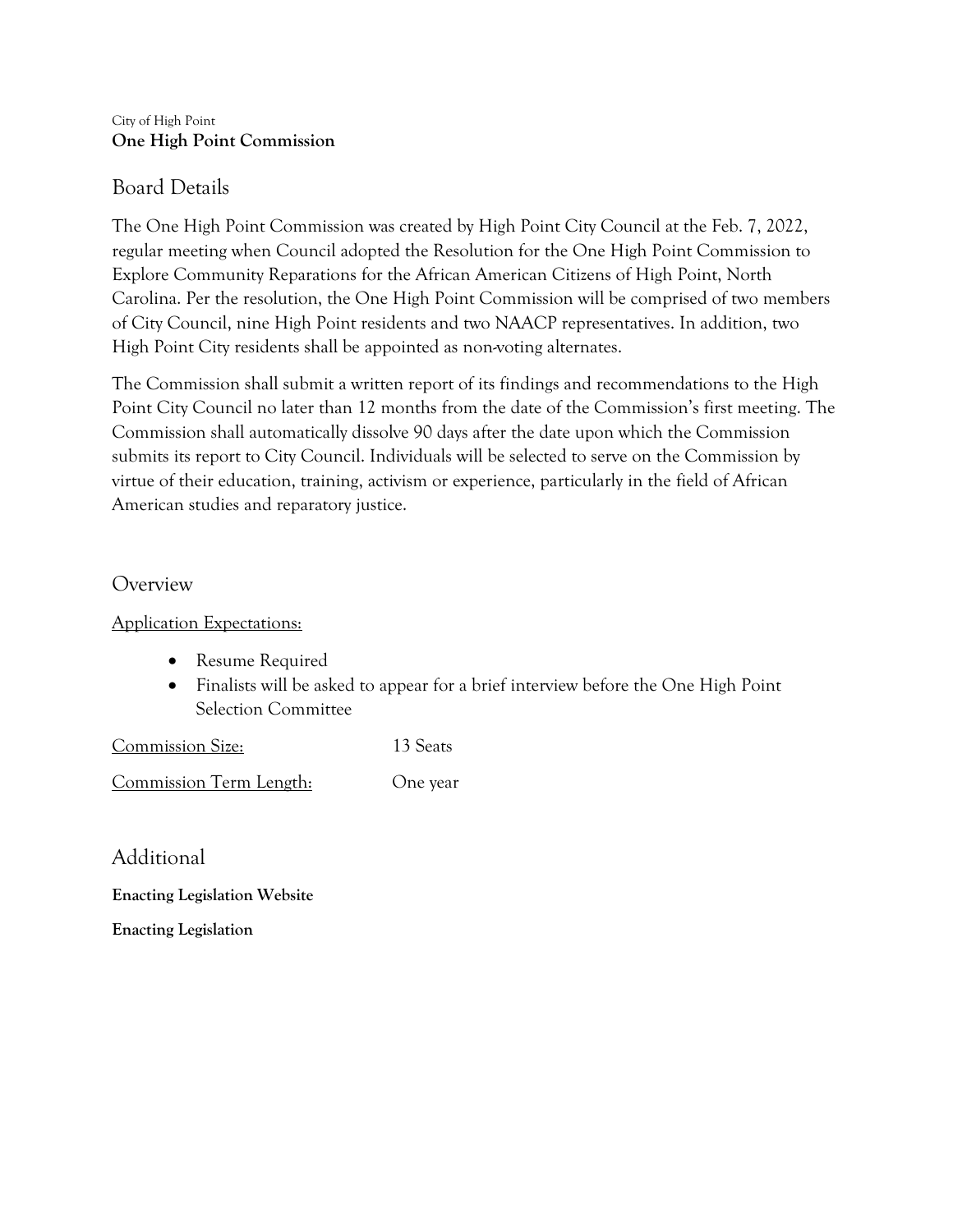# **One High Point Commission**

## **Duties**

The One High Point Commission was created by High Point City Council at the Feb. 7, 2022, regular meeting when Council adopted the Resolution for the One High Point Commission to Explore Community Reparations for the African American Citizens of High Point, North Carolina. Per the resolution, the One High Point Commission will be comprised of two members of City Council, nine High Point residents and two NAACP representatives. In addition, two High Point City residents shall be appointed as non-voting alternates.

The Commission shall submit a written report of its findings and recommendations to the High Point City Council no later than 12 months from the date of the Commission's first meeting. The Commission shall automatically dissolve 90 days after the date upon which the Commission submits its report to City Council. Individuals will be selected to serve on the Commission by virtue of their education, training, activism or experience, particularly in the field of African American studies and reparatory justice.

Member Size: 15 (13 voting members, two non-voting alternates)

Term Length: One year

### **One High Point Commission Members**

The following nine (9) High Point residents were duly appointed by the High Point City Council during an Official Session held on Monday, May 2, 2022.

- Joseph Alston
- Dawn Alston-Paige
- Lovelle McMichael
- Meghan Oglesby (resigned effective 5/25/2022)
- Dories Patrick
- Janet Riley-Wright
- Robert Sims
- Bridgett Tolliver
- Robert Williamson
- Constance Reynolds (appointed 6/6/2022)